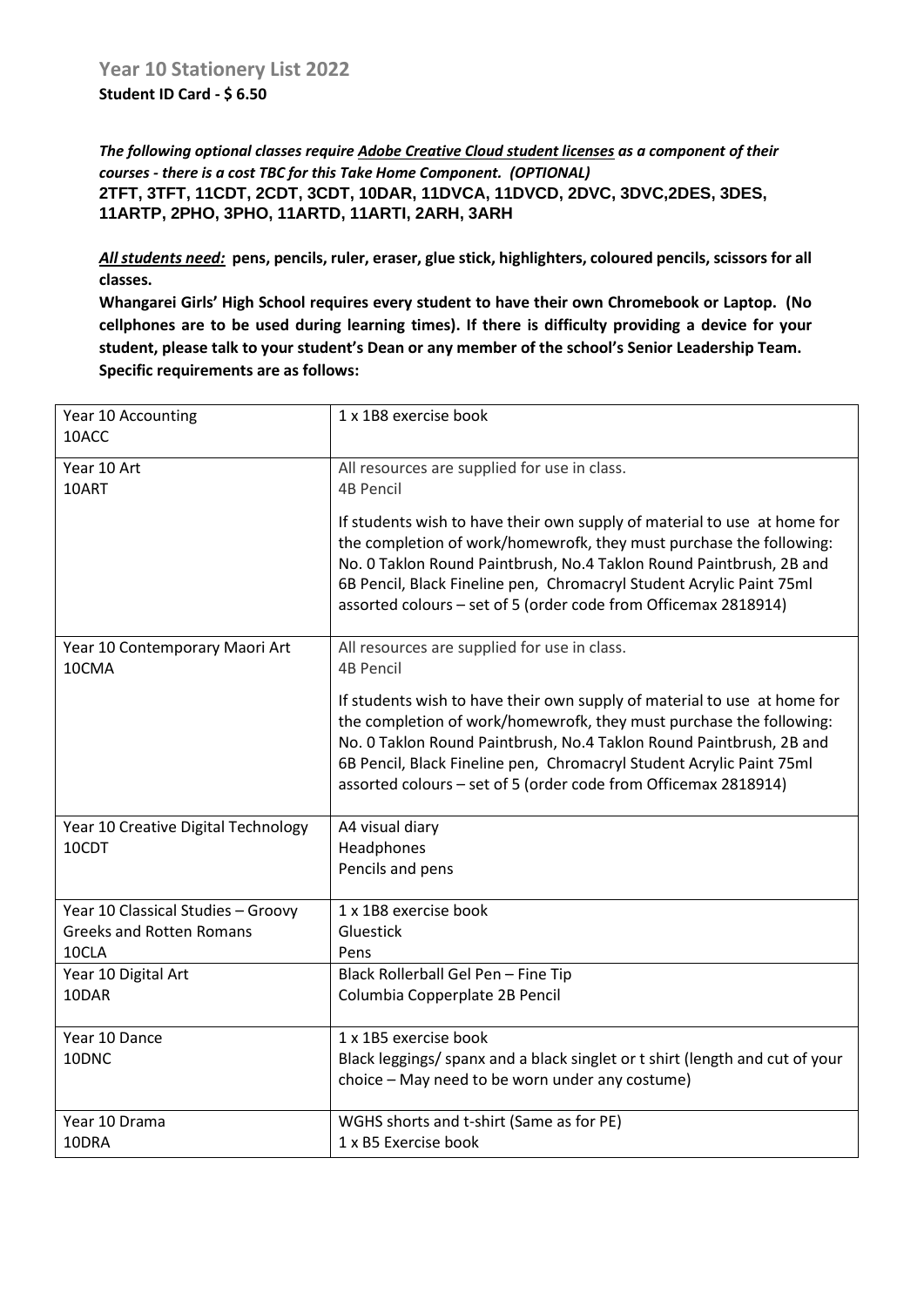| Year 10 Design and Visual<br>Communication<br>10DVC        | Final product - Take home component - \$20.00 (Optional)                                                                                                                                                                                                                                                                                                                                                                                        |
|------------------------------------------------------------|-------------------------------------------------------------------------------------------------------------------------------------------------------------------------------------------------------------------------------------------------------------------------------------------------------------------------------------------------------------------------------------------------------------------------------------------------|
| Year 10 English<br>10ENG                                   | 1 exercise book                                                                                                                                                                                                                                                                                                                                                                                                                                 |
| Year 10 Enterprise<br>10ENT                                | 1 x 1B8 exercise book<br>There is an expectation that students will contribute to the capital of<br>their own business. This may be through individual contribution or fund<br>raising. This is generally about \$10.00. The objective is that the business<br>earns enough money to pay back this investment plus a profit to the<br>student.<br>Students will be involved in field trips to local enterprises. These should<br>be at no cost. |
| Year 10 Food and Nutrition:<br>Nutrition for Life<br>10FNN | Exercise book<br>Covered shoes for practical lessons                                                                                                                                                                                                                                                                                                                                                                                            |
| Year 10 Food and Nutrition: Skills for<br>Life<br>10FNS    | Exercise book<br>Covered shoes for practical lessons.                                                                                                                                                                                                                                                                                                                                                                                           |
| Year 10 French<br>10FRA                                    | 1 x 1B5 exercise book                                                                                                                                                                                                                                                                                                                                                                                                                           |
| Year 10 Health Education<br>10HLT                          | 1 x 1B5 exercise book                                                                                                                                                                                                                                                                                                                                                                                                                           |
| Year 10 History - The Mucky Middle<br>Ages<br>10HIS        | 1 x 1B8 exercise book                                                                                                                                                                                                                                                                                                                                                                                                                           |
| Year 10 Mathematics<br>10MAT                               | 1 Graphics Calculator/Scientific Calculator<br>(Casio Fx9750 OR Fx9860 - recommended for all year levels)<br>3 x 1E5 exercise books<br>1 ruler                                                                                                                                                                                                                                                                                                  |
| Year 10 Music<br>10MUS                                     | Headset Earphones (Recommended)                                                                                                                                                                                                                                                                                                                                                                                                                 |
|                                                            | \$20.00 Instrument hire per term (optional) flute, clarinet, trumpet,<br>trombone, saxophone                                                                                                                                                                                                                                                                                                                                                    |
| Year 10 Outdoor Education<br>10OED                         | \$30.00 - Contribution cost to cover overnight trips. (Voluntary)<br>Stationery, WGHS PE uniform.<br>Equipment and clothing lists for outdoor activities will be allocated.<br>All specialist safety equipment will be provided for outdoor trips.                                                                                                                                                                                              |
| Year 10 Primary Industries<br>10PRI                        | 1 x 1E5 or 1B5 exercise book                                                                                                                                                                                                                                                                                                                                                                                                                    |
| Year 10 Product and Design<br>Technology<br>10PAD          | All students need: Closed toed shoes, safety glasses.<br>Final product - Take home component - \$40.00 (optional)                                                                                                                                                                                                                                                                                                                               |
| Year 10 - Product and<br>Manufacturing<br>10PAM            | A4 Clearfile (80 page, or 2 x 40 page)<br>Final product - Take home component - \$30.00 (optional)<br>Students also have the option to purchase more specialised materials,<br>equipment or resources for their individual projects. (e.g: developing                                                                                                                                                                                           |